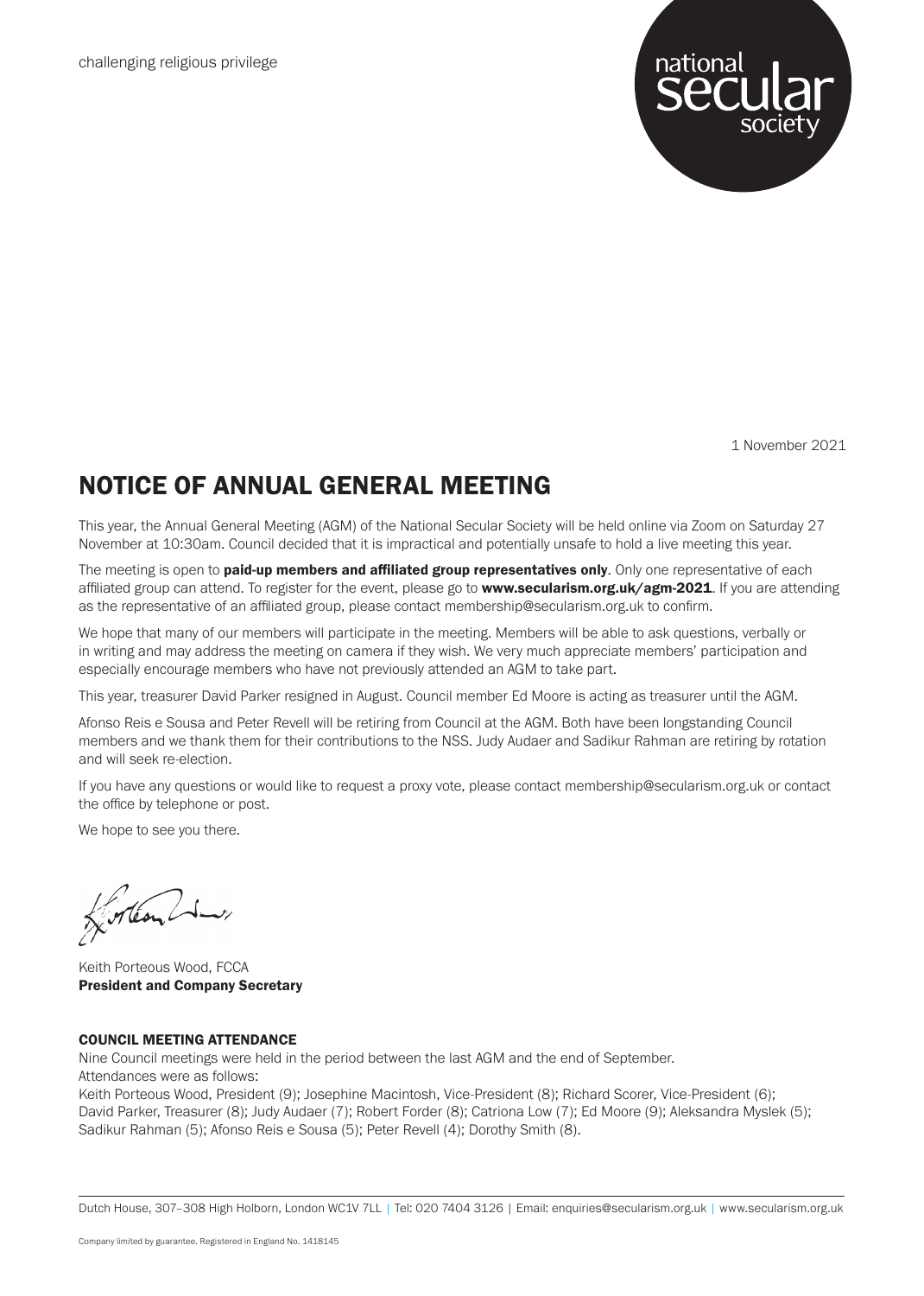## ANNUAL GENERAL MEETING 27 November 2021

### AGENDA

- 1. Welcome
- 2. Minutes of 2020 AGM
- 3. Matters Arising (from minutes and not included elsewhere on agenda)
- 4. Report of the Council of Management (The Annual Report is enclosed with this notice.)

### 5. Adoption of the Financial Statements for the year ended 31 March 2021

The acting Treasurer will deliver his report for the year ended 31 March 2021, which is enclosed with a summary of the financial statements. The full financial statements will be sent to members upon request.

6. Election of Officers (who are *ex-officio* members of Council)

Officers are required to stand for election every year. To be elected, votes in favour must exceed votes against.

- (a) President: Keith Porteous Wood (nominated by Michael Irwin, seconded by Diane Murray).
- (b) Vice-Presidents. The Articles provide for two Vice-Presidents.
	- (i) Josephine Macintosh (nominated by Claudine Baxter, seconded by Robert Baxter).
	- (ii) **Richard Scorer** (nominated by Antony Lempert, seconded by Steven Lindsay).
- (c) Treasurer: Mike Harley (nominated by Andrew Tucker, seconded by Terry Sanderson).

#### 7. Election of other members of the Council of Management

The Articles of Association permit a maximum of thirteen Council members and a minimum of seven. This year there are four vacancies and two candidates. Only candidates for whom votes in favour exceed those against are elected.

The following candidates offer themselves for re-election having retired by rotation:

- (i) **Judy Audaer** (nominated by Mary Clear, seconded by Elizabeth Thorpe),
- (ii) **Sadikur Rahman** (nominated by Asad Abbas, seconded by Stewart Ware).

Also standing for Council:

(iii) **Eoin Carter** (nominated by Ingeborg Forder, seconded by Paul Orton).

### 8. Election of reviewing accountants

The Council proposes that Hunt Blake and Co. be re-appointed as reviewing accountants.

- **9. Motions** There are no motions.
- 10. Conclusion of AGM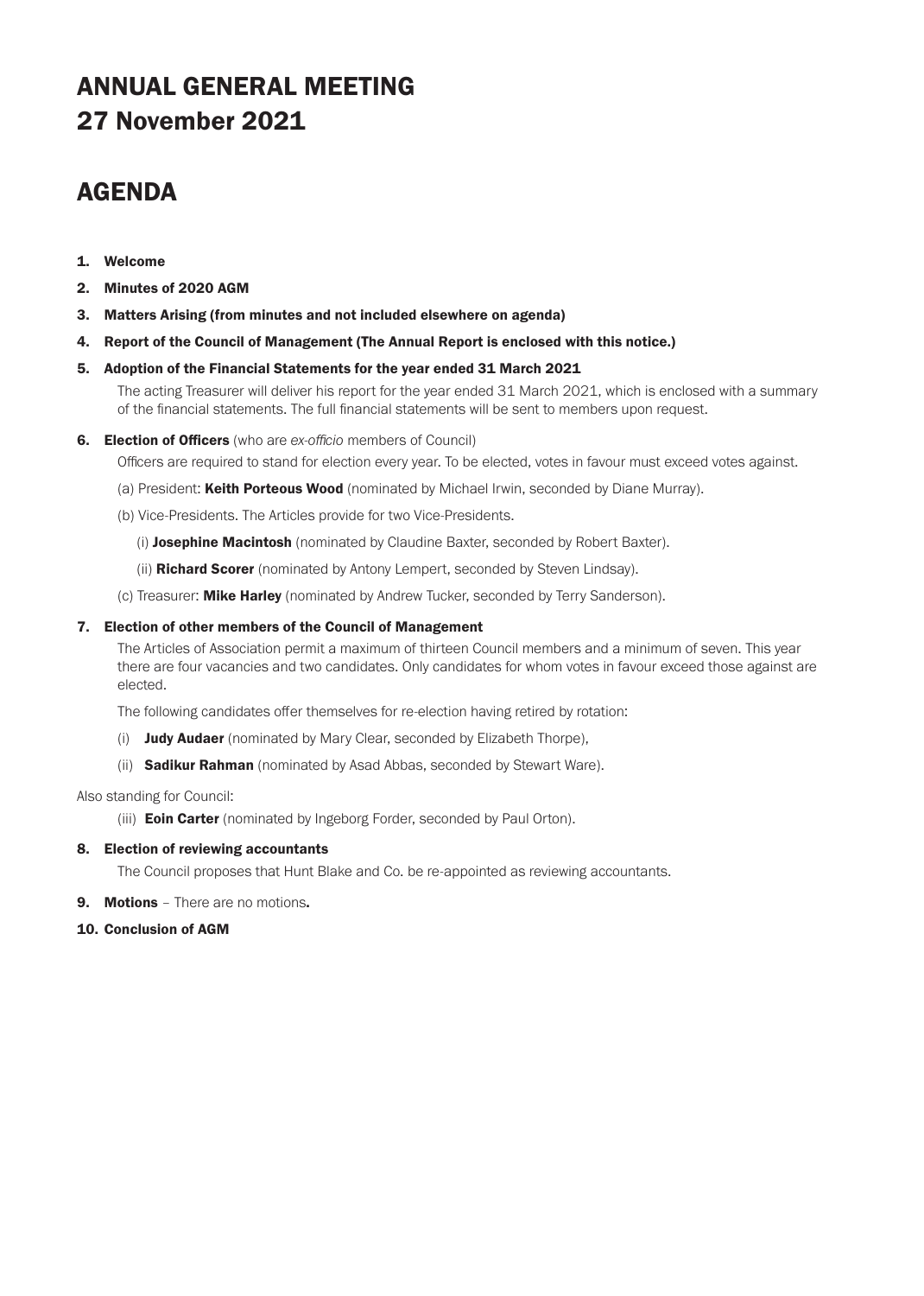# HONORARY TREASURER'S REPORT Year ended 31 March 2021

### 1. Introduction

I am pleased to present my report on the Society's financial performance for the year ended 31 March 2021. This report should be read together with the Summary of Income and Expenditure (extracted from the Statutory Accounts) on the reverse of this report. I should like to thank Helen Nicholls from the staff who has maintained the financial records throughout the year and Keith for his assistance in preparing the end of year accounts.

All amounts are shown in £000s.

### 2. Recurring Income and Expenditure and investment gains and losses

Amounts described as "Recurring Income" comprise subscriptions and donations up to £2.5k plus investment income and interest less the expected losses on our events. At £243k we show a decrease from 2019 of £7k. This was despite losses on events decreasing by £28k, principally due to there being no conference during the year. Subscription and donation income decreased by £11k, and investment income decreased by £24k. Reference however is made below to exceptional gains in investments.

Overall, administrative expenditure has increased this year by £21k, but the previous year's expenses included £19k campaigning legal fees for which there was no material equivalent in the current year. Accordingly, recurring expenses have increased by £37k on the previous year due to planned increases in employment and rental costs with the NSS taking on a larger office space to support an increase in campaigning activity.

### 3. Non-recurring items

The Non-recurring Income comprises life memberships, legacies and large donations (over £2.5k) and we are extremely grateful to be able to report receiving a total of £464k, an increase of £34k on the previous year. Both years included exceptional bequests.

There was no material non-recurring expenditure this year.

### 4. Society's Investments

As noted above, investment income net of management fees decreased by £24k to £37K, however the value of investments rose by £908k during the year to £3,906k. This more than reversed a substantial drop the previous year due to the COVID 19 pandemic.

### 5. Going Forward

Our recurring deficit (recurring expenses minus recurring income) rose by £55k to £154k. This was planned and we plan to further increase this deficit by increasing campaigning expenditure and further staff are being recruited. This will in part be funded by investment income and gains and the all-important legacies. Our legacy income continues to be substantial and very welcome. Our financial position and ability to support campaigning activities remain strong, underpinned by careful cost control.

Our ability to use investment income to support campaigning work will always however be variable in nature and at the mercy of fluctuations in investment returns. Our bedrock remains income from our members and supporters. Ultimately, the extent to which we can increase our ongoing campaigning expenditure will be dependent on members' contributions and on legacies. I respectfully ask you to consider if you can help in these respects. Council and the staff remain committed to their duty to provide value in return for the generosity of members and to continue to meet the campaign challenges before us. We thank you again for your continued support.

Ed Moore Acting Treasurer, 25 October 2021